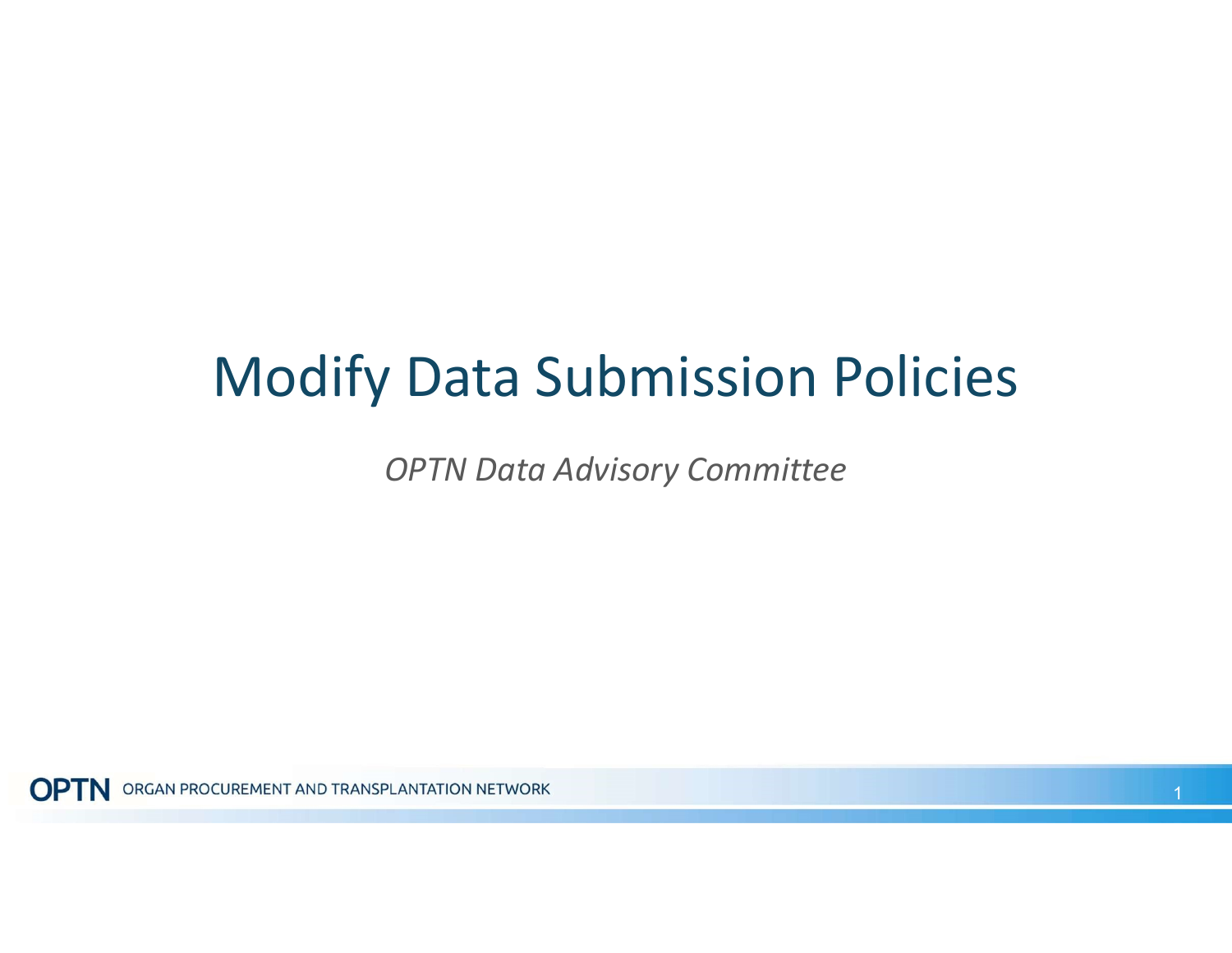# What problem will this proposal address?

- Concerns about quality of data reported to the OPTN resulting from:
	- Unclear data submission deadlines
	- Data changes made after submission
- Questions about accuracy of data used by members and researchers for performance evaluations
- **IMPROVE CONFIDENCE OF research findings and organ allocation**
- **Growing recognition of OPTN data quality needs** 
	- DAC now an operating committee under Board of Directors
	- Requires annual report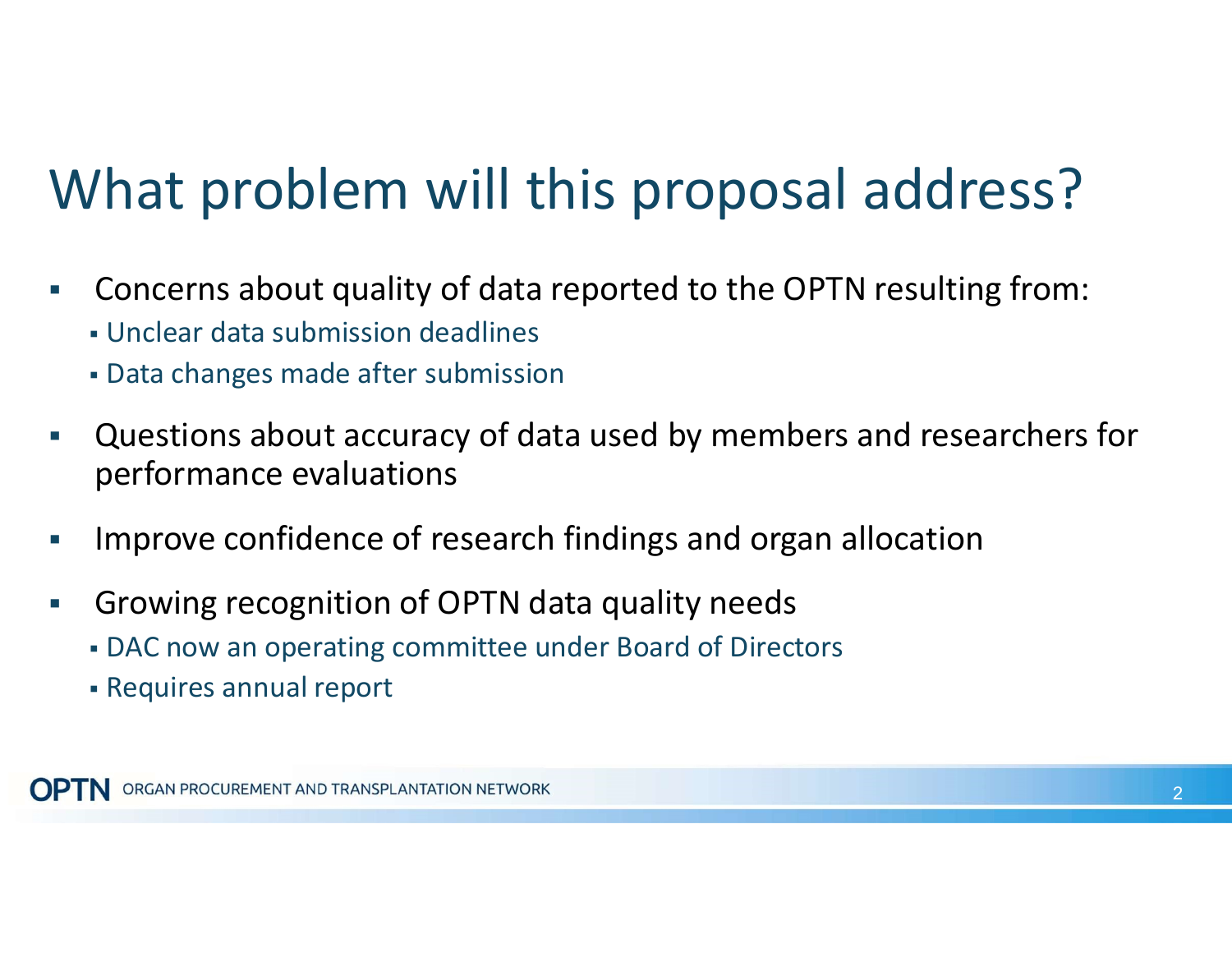## Proposal Affects TIEDI Records

| <b>Form Name</b>                         | <b>Acronym</b>   | <b>Member</b>                 |
|------------------------------------------|------------------|-------------------------------|
| <b>Deceased Donor Registration</b>       | DDR*             | <b>OPO</b>                    |
| <b>Donor Histocompatibility</b>          | DHS*             | <b>Histocompatibility Lab</b> |
| <b>Recipient Histocompatibility</b>      | RHS*             | <b>Histocompatibility Lab</b> |
| <b>Living Donor Registration</b>         | $LDR*$           | <b>Transplant Hospital</b>    |
| <b>Transplant Candidate Registration</b> | TCR <sup>*</sup> | <b>Transplant Hospital</b>    |
| <b>Transplant Recipient Registration</b> | TRR <sup>*</sup> | <b>Transplant Hospital</b>    |
| <b>Transplant Recipient Follow-up</b>    | <b>TRF</b>       | <b>Transplant Hospital</b>    |
| Living Donor Follow-up                   | <b>LDF</b>       | <b>Transplant Hospital</b>    |

\*Denotes events where all data are likely to be available when form is due

**OPTN** ORGAN PROCUREMENT AND TRANSPLANTATION NETWORK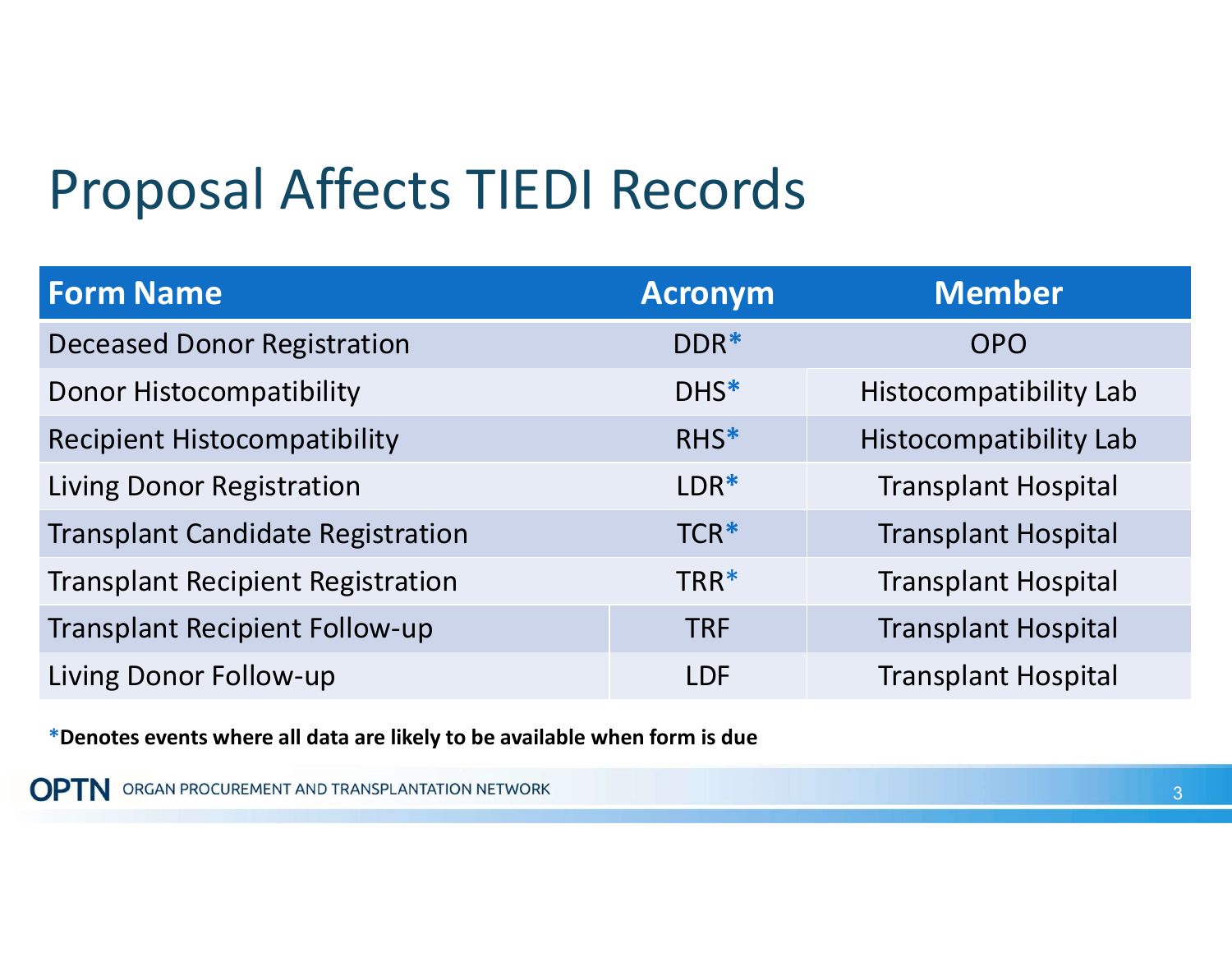# Substantial proportion of data not submitted by due date

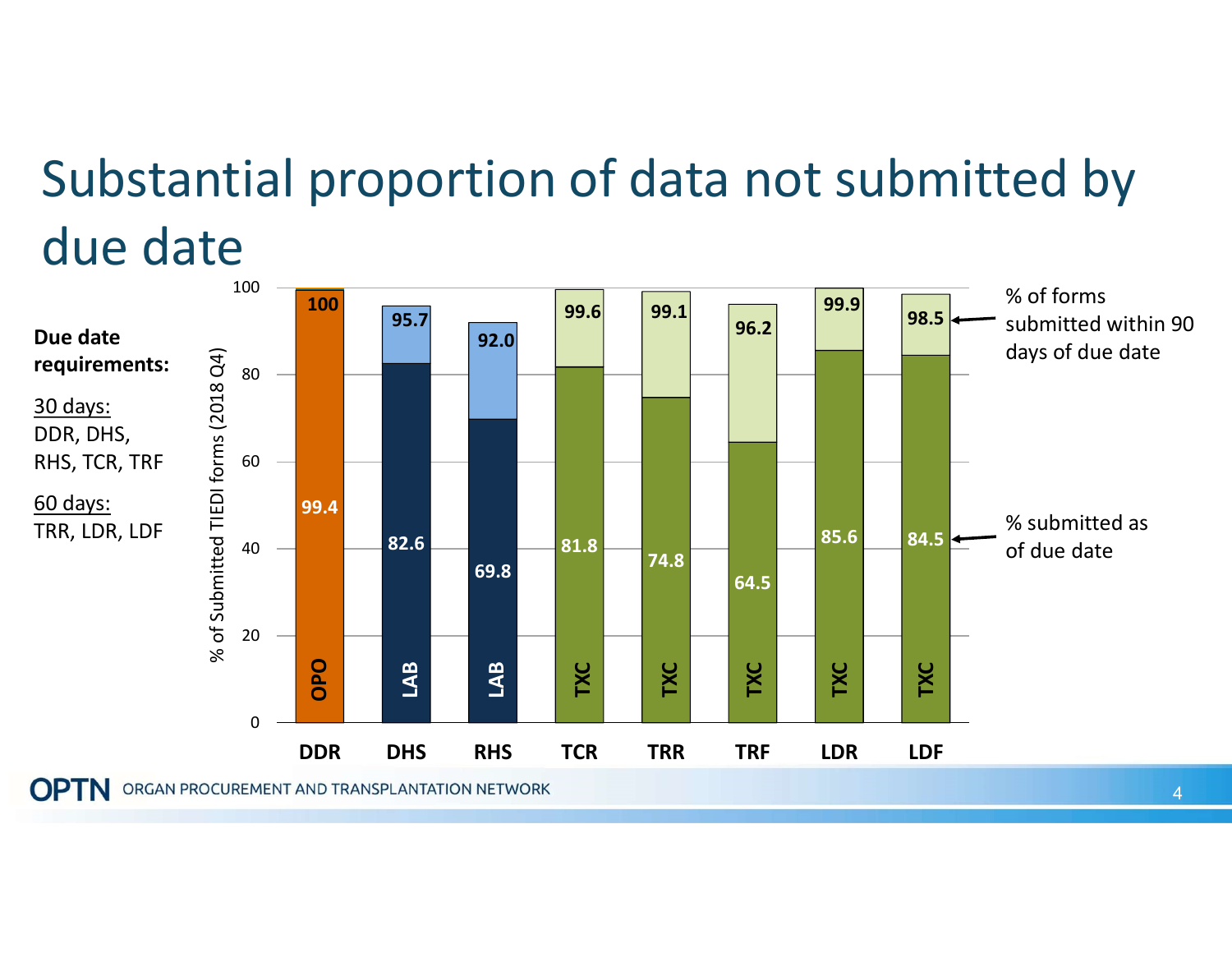#### Many TIEDI forms are changed after due date, such as TRR

#### TRR Example

- • TRR due date: 60 days after transplant hospital removes recipient from waiting list
- • Includes different types of data modifications, such as filling missing values or changes in actual values



Number of days from due date to final form modification

ORGAN PROCUREMENT AND TRANSPLANTATION NETWORK

5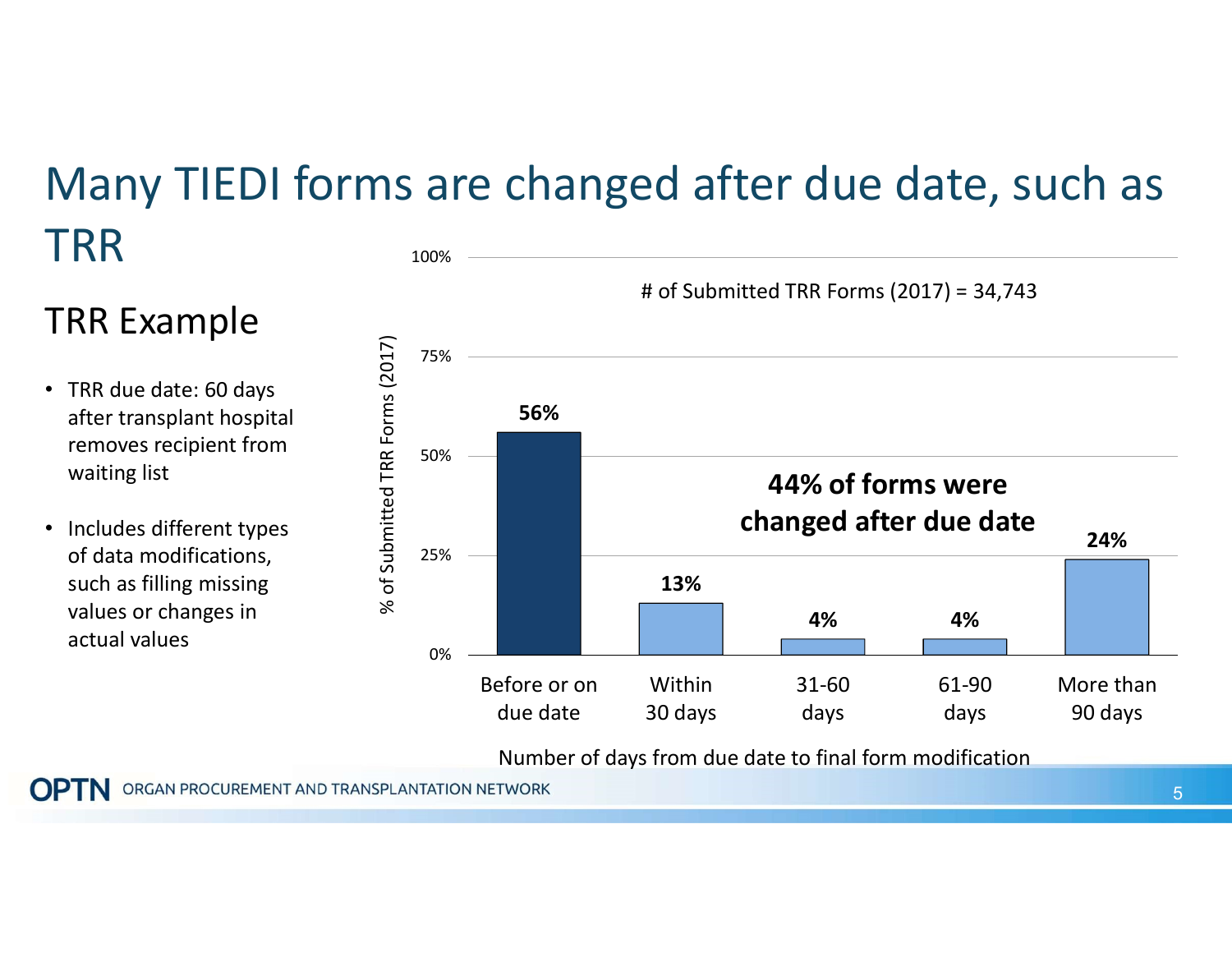#### Proposed Solution: Extending and Clarifying TIEDI Data Submission Deadlines

| TIEDI data submission deadlines (number of days) |    |                                       |               |
|--------------------------------------------------|----|---------------------------------------|---------------|
| <b>Form</b>                                      |    | <b>Current policy Proposed policy</b> | <b>Change</b> |
| <b>DDR</b>                                       | 30 | 60                                    | $+30$         |
| <b>DHS</b>                                       | 30 | 60                                    | $+30$         |
| <b>RHS</b>                                       | 30 | 60                                    | $+30$         |
| <b>LDR</b>                                       | 60 | 90                                    | $+30$         |
| <b>TCR</b>                                       | 30 | 90                                    | $+60$         |
| <b>TRR</b>                                       | 60 | 90                                    | $+30$         |
| <b>LDF</b>                                       | 60 | 90                                    | $+30$         |
| <b>TRF</b>                                       | 30 | 90                                    | $+60$         |

**OPTN** ORGAN PROCUREMENT AND TRANSPLANTATION NETWORK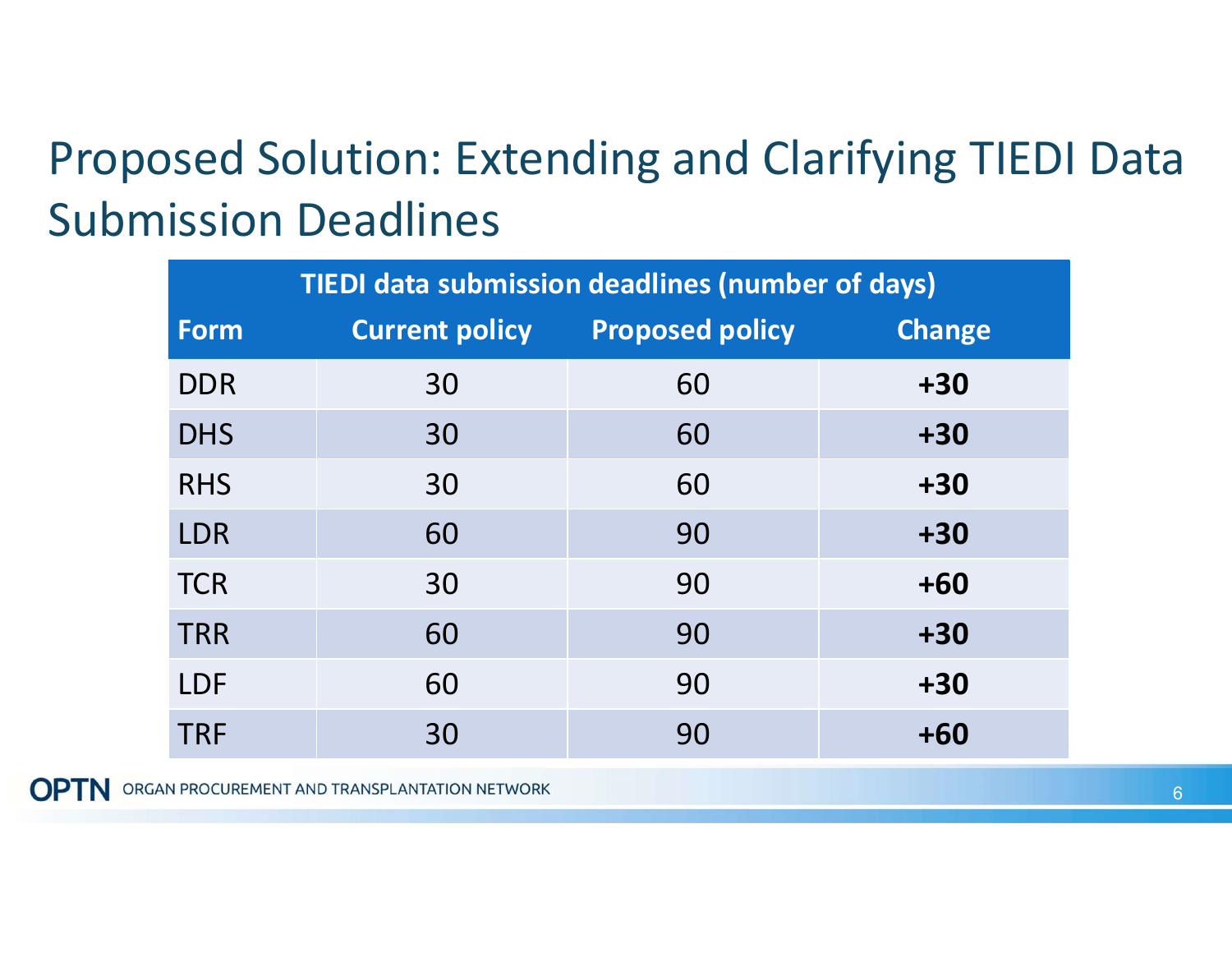### Proposed Solution – Data "Lock"

- Data considered final on due dates in Policy 18.1 and no longer editable
- **Implement a process for changing final, "locked" data** 
	- Must take an action to unlock data
	- Indicate why data are changing
	- Provide name of approver in leadership position from member institution
- **DAC** summarizes data completeness and changes to Board of Directors on periodic basis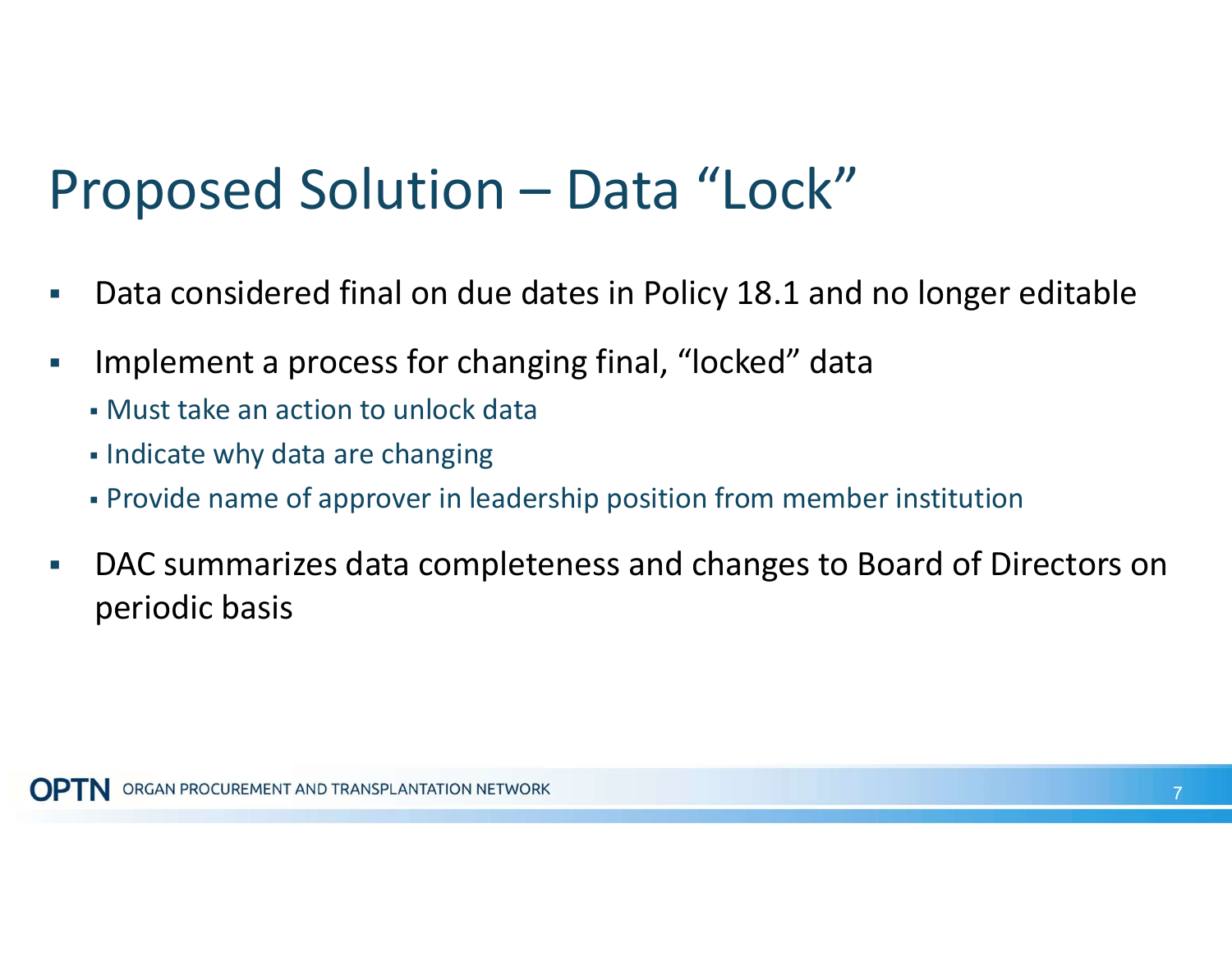#### Proposed Solution: Enhance Member Resources

- **IMPROVE reporting resources to assist with quality review** 
	- Enhance current data quality tools to address need to identify issues in TIEDI collection instruments before being "locked"
	- Help members identify data outside normal ranges before they submit
- **Implement data quality dashboard** 
	- Create visual tool for members to compare their data with nationally reported data
	- Provide member reporting about frequency and reasons for data changes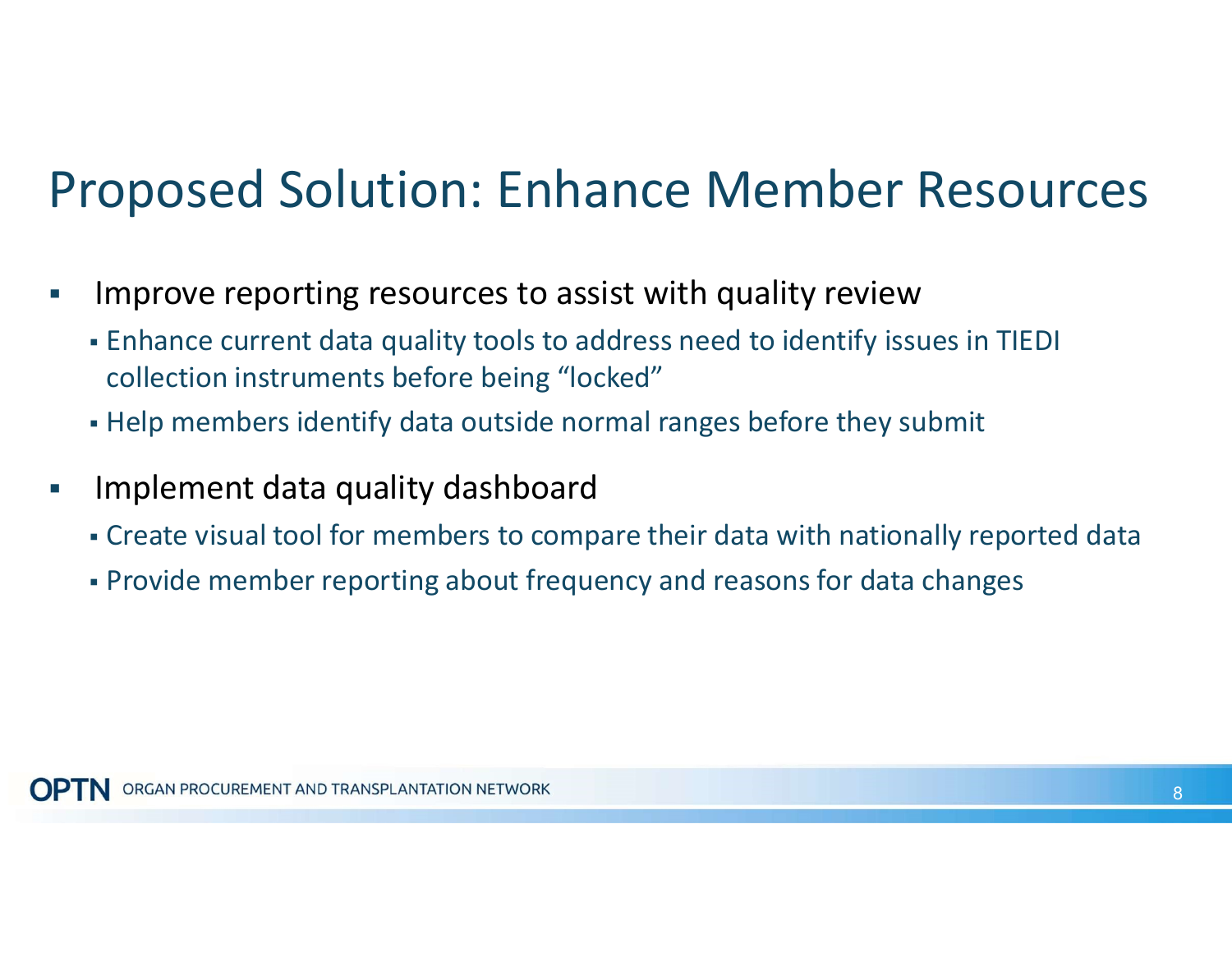# How will members implement this proposal?

- **Transplant Hospitals, OPOs, and Histocompatibility Labs** 
	- Data "lock" will require members to comprehensively review data collection, entry, and validation practices to optimize data accuracy and completeness by the submission deadline
	- "Unlocking" and changing data will require a rationale and organizational leadership approval
	- Adjust data practices to comply with new requirements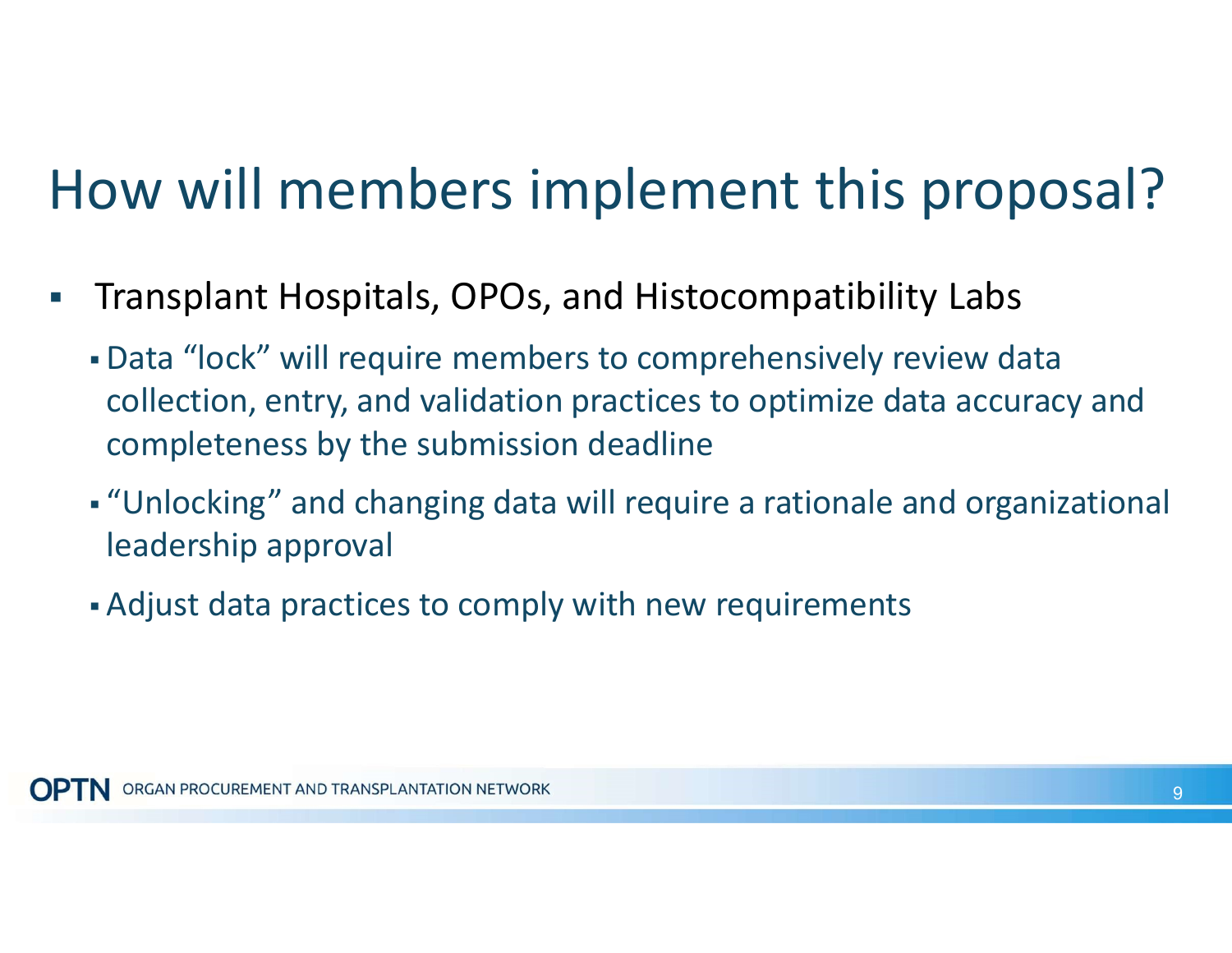# How will the OPTN implement this proposal?

- Requires programming in UNet<sup>SM</sup>
- Enhance and create additional member tools in Data Services Portal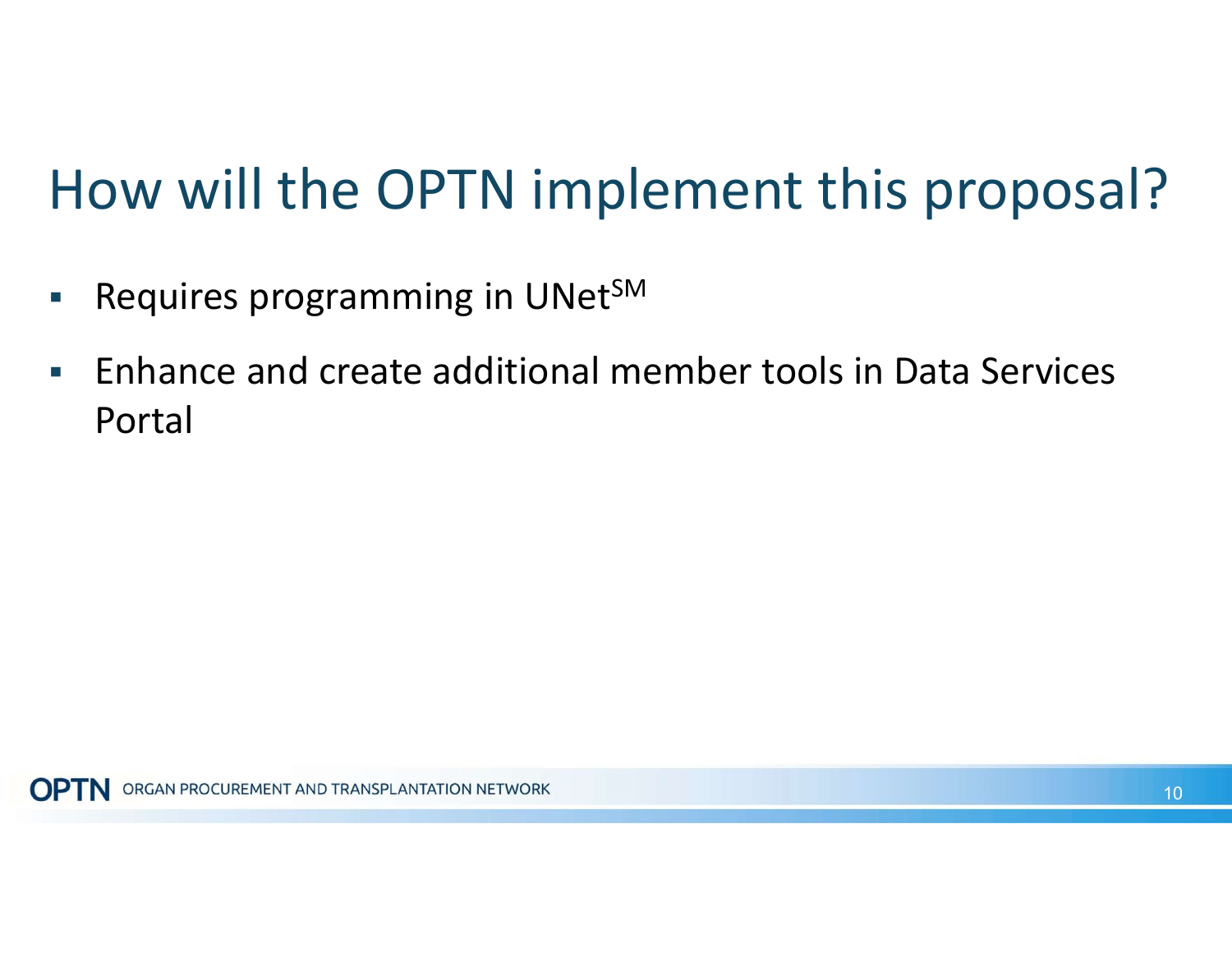# How will the proposed change be evaluated?

- Committee will report at least annually to Board of Directors
	- Data submission compliance rates
	- Frequency of data changes
	- Reported reasons for data changes